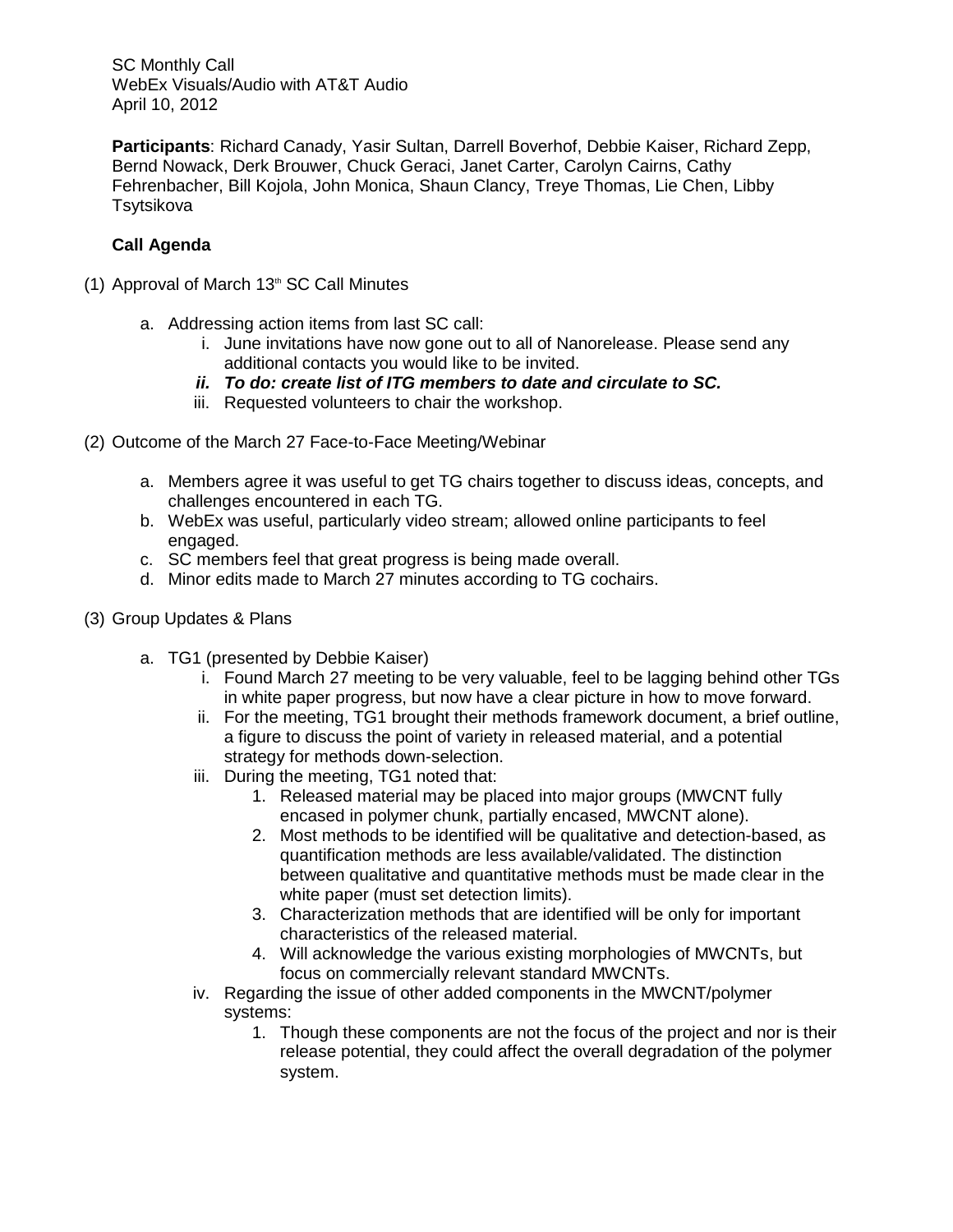- 2. State of the art materials, such as our suppliers, would have 99% pure material, so extra components may not be a concern for our testing. However, others in commerce may have less pure material, especially considering that pure material is much more expensive. TG1 must acknowledge the presence of impurities, most likely due to catalysts, and note that methods for detecting/quantifying these impurities are mostly standardized and complete (to be referenced in the white paper).
- v. Next steps:
	- 1. TG1 will be holding a conference call in the next couple weeks, to finalize framework details and references. TG1 anticipates that the framework document would make up about 70% of the white paper, with the remaining 30% being interpretations of the framework findings.
	- 2. TG1 will consider destructive methods to degrade the polymer and weigh the CNTs as a potential method for testing release total of all possible forms of released material.
	- 3. TG1 cochairs feel confident that TG1 white paper will be ready for the June workshop.
- b. TG3 (presented by Bernd Nowack)
	- i. Found March 27 meeting useful, but also came in with many TG3 discussions but not much written input from members.
	- ii. Need to make distinction between release scenarios and exposure scenarios, and identify release scenarios as our main focus.
	- iii. Will come up with 6 release scenarios, to represent a range of release potential, and to span a range of commercially relevant scenarios. We have made 2 such diagrams so far, Bernd will make 4 more and then schedule a call with TG3 to discuss all 6, request input for each.
	- iv. The FtF meeting also identified that TG3 should consider the population involved, and this is related to exposure scenarios, how should we stray away from exposure scenarios in order to focus on release, but still consider population involved? TG3 can focus on release primarily and then discuss how it can relate to exposure. Exposure matters to us to the degree that it influences our selection of methods, we want to choose methods that have a great benefit to exposure scenarios of importance to us. We will evaluate a range of exposure scenarios where we think risk relevant exposures might occur as a way of demonstrating where methods development might be most useful. TG3 does not need to say which scenario is most important, but rather to evaluate the potential scenarios, while considering which may be more relevant for establishing methods.
	- v. What would be most helpful type of information from TG2 for TG3?
		- 1. TG3 is not looking at a great amount of product specific information, but perhaps polymer family or some more general groups of materials with similar life cycles.
		- 2. Is there a relationship between polymer groups and intended use of product? TG2 may be able to make broad statements about this (when CNTs added for strength of polymer), but some situations may be difficult to group into use categories (when CNTs added for electrical uses or other special properties in the polymer).
		- 3. *Action item: need an ongoing dialogue between TG2 and TG3 to get to a point where the final testing materials selected are both of*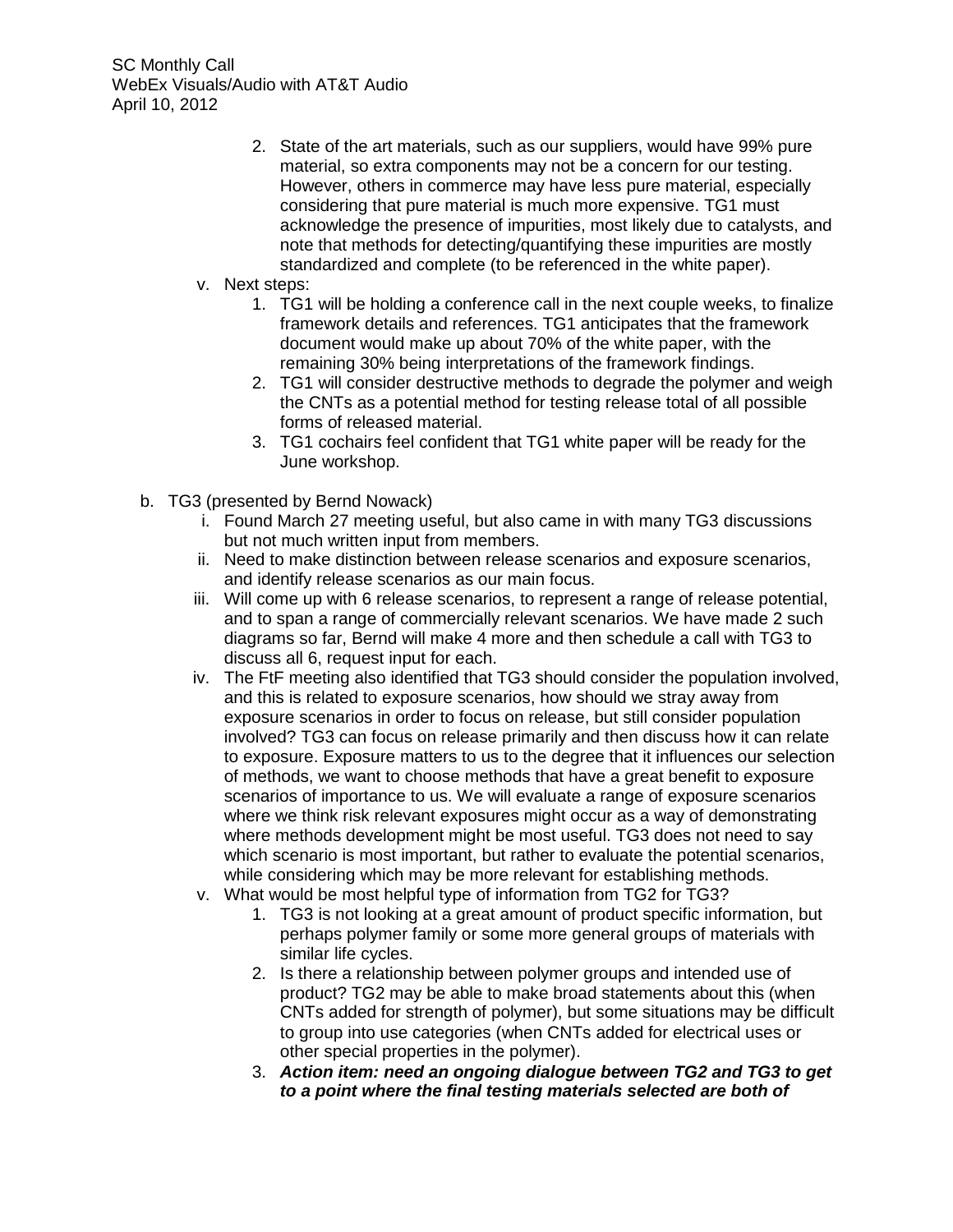> *interest and manageable for testing.* At some point, there needs to be a match between the two groups in order to provide recommendation to the testing phase.

- c. TG2 (presented by Richard Zepp)
	- i. Draft white paper has 5 polymers to be considered (epoxy, PA, PC, PU, PE), which were presented at the March 27 meeting.
	- ii. Although production volume would be very useful, we have had problems finding this type of information and will most likely not be possible within the time constraints and available data.
	- iii. Will continue with filling in gaps of polymer information; we still need input on polyamide (PA) and polyurethane (PU).
	- iv. We will not be down-selecting any further than the 5 we have chosen, as it is not necessary for TG2 to down-select further (the testing phase will do this later).
	- v. Will attempt to rank the polymer systems with low-high release potential, which does overlap with TG3 scope, so communication will be useful.
	- vi. If a polymer is UV sensitive, will TG2 indicate that for this reason, the polymer is often used in conjunction with coatings? Yes, we will be considering this information for the polymers themselves, but the information for MWCNTpolymer composites is sparser, although we will do our best to find it.
	- vii. TG2 feels confident in their position in the project thus far.
- d. SOST (presented by Shaun Clancy)
	- i. Will generate two documents
		- 1. First document will be more introductory, for which an outline has been developed. The document will set the stage for why we are interested in analyzing methods for measuring release of MWCNTs from polymer systems, will give a brief perspective in what we already know, and then discuss what we need to know in the future. This sets the stage for the next three documents (the TG white papers).
		- 2. Later, the SOST will take the TG white papers into perspective and identify further gaps in which research is needed.
		- 3. Separately, a third document is being worked on for a more foundational, literature perspective.
		- 4. We need additional authors:
			- a. We need government representation (US and Canada), and an NGO perspective; we are still open for nominations in these areas.
			- *b. Action item: contact potential new authors with most recent SOS documents for their review.*
			- *c.* The SOS report should address the issue of quantitative methods and address the value of generating that information, the need for quantitative methods to be established.
- e. ITG (presented by Carolyn Cairns) & Staging of Phase 3 Testing (Rick Canady)
	- i. ITG has no significant updates since the last SC call, will increase in activity after the June workshop.
	- ii. In the interest of time, will table the Phase 3 Testing for the next SC call.
- (4) Questions for Manufacturers Liaison Group [attached]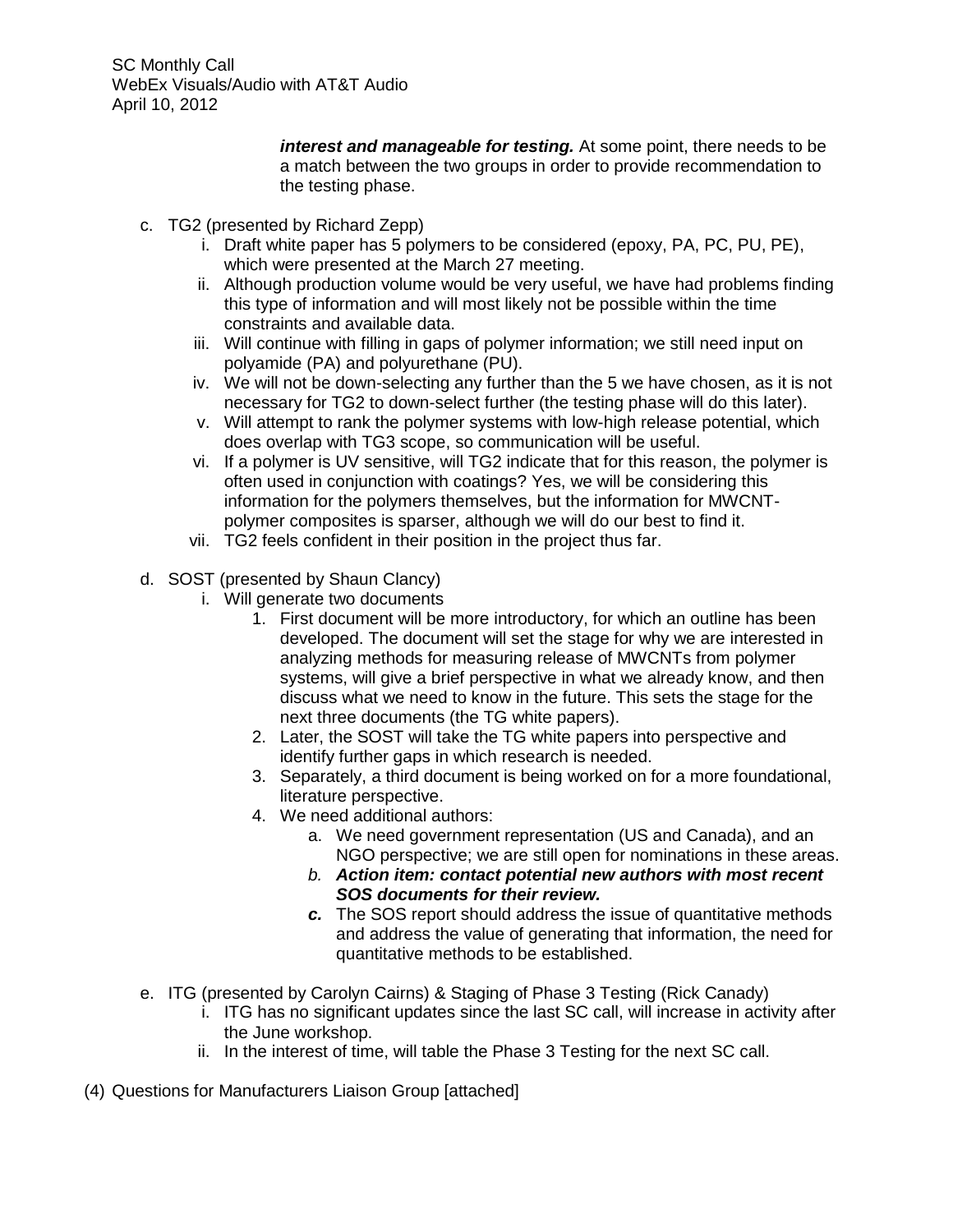(presented by John Monica)

- a. Decisions are being made in the project as it progresses, so it is difficult for the manufacturers to understand what it is exactly that they are being asked to do and provide.
- b. The companies for the majority would like to move forward in their involvement, although there is no guarantee.
- c. Although responses with full certainty may not be possible at this point, SC must respond to some extent.
- d. Members agree to never ask who is represented on the MLG, to keep all manufacturers anonymous (even broad yes/no inquiries of organization representation). Confidentiality is the key concern for the MLG; John Monica is acting as the third party in between NanoRelease members and the MLG members to preserve confidentiality.
- e. Review of questions:
	- i. Materials Information: MLG want to know what types of materials are the likely test candidates, does the SC intent to test materials in commerce or materials that will be created particularly for testing purposes? Several manufacturers have voiced their interest in this question, particularly wanting to avoid false data due to use of materials that are not out in commerce.
	- ii. Agreement: MLG is willing to make an agreement soon, but needs more information from the SC regarding the process to be undertaken in testing. They would like the ability at the very end to have leeway when the final testing process is presented, so they are not obligated to go through a testing strategy that they do not approve of.
	- iii. Extreme Samples: the MLG is concerned that the design of a high release material would result in high release data, and even if it is explained that this design was specifically to demonstrate high release, the MLG is concerned that the public will look past the purposeful design, and rather focus on the high potential for release.
	- iv. End User Articles: MLG does not want their customers feeling that they have been involved in something they do not want to be in.
	- v. Use of Final Data: MLG wants information about what the final data will be used for, knowing that many regulatory agencies are involved in the project.
		- 1. The intention of the project is to develop data on methods, not to generate information about articles/products, though this data will be generated in the process.
		- 2. Within the design of these experiments, we will be conducting well thought-out experiments that should lead to logical conclusions and hopefully will not be misinterpreted, we want the manufacturers to feel comfortable, and for all stakeholders to be in agreement with the design of the experiments.
- *f. Action item: Rick, Darrell, and Yasir and will sit down to draft a document with responses to these questions. Shaun Clancy and Cathy Fehrenbacher volunteer to help with primary drafting of these responses. Carolyn Cairns volunteers to help with secondary drafting. John Monica would prefer a response before the next MLG call (to be scheduled around April 19-23rd).*
- (5) Expert Workshop: June 21-22 in Washington, DC <http://www.ilsi.org/ResearchFoundation/Pages/NanoRelease2012Workshop.aspx>